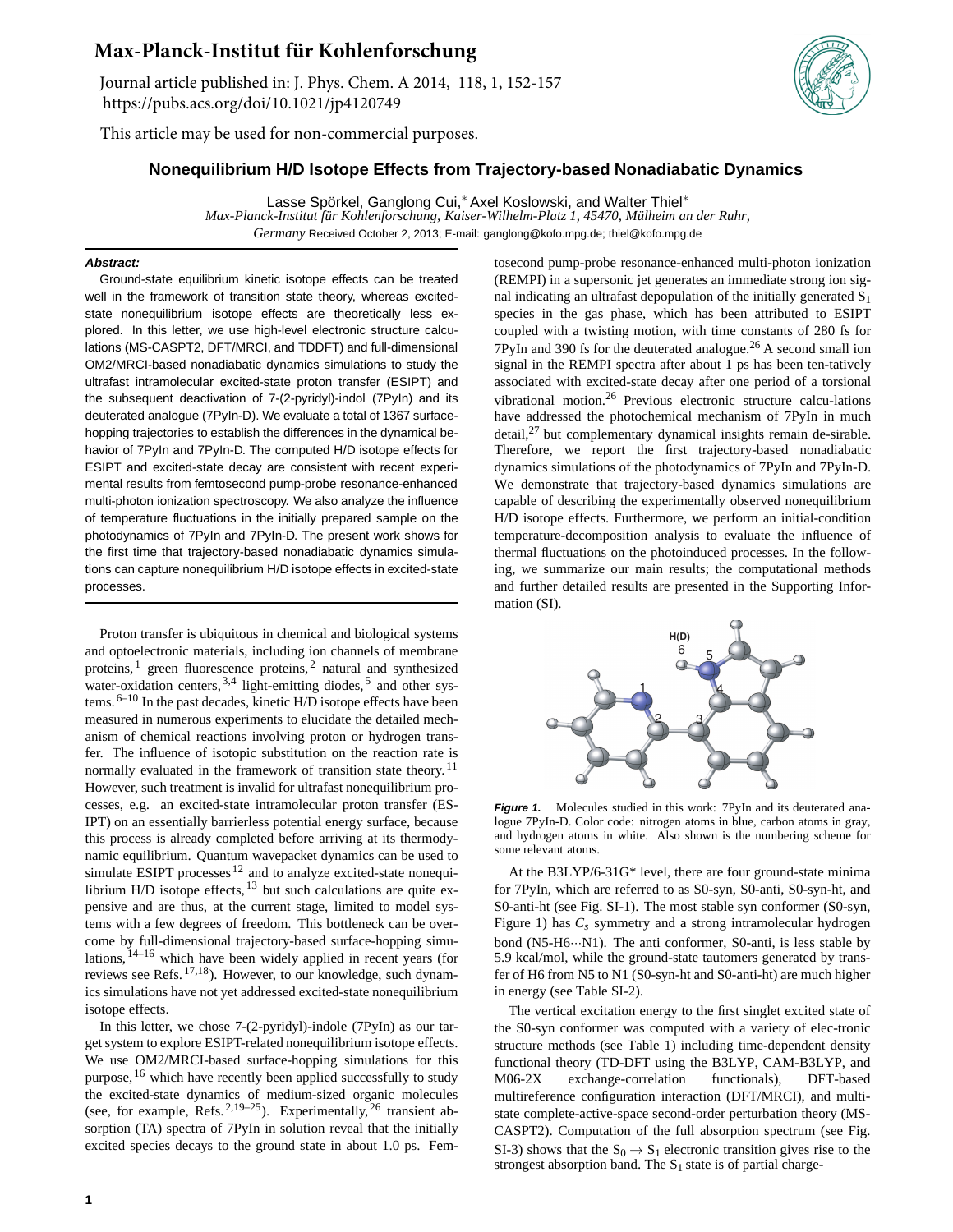**Table 1.** Calculated  $S_0 \rightarrow S_1$  Vertical Excitation Energies (in eV)<sup>a</sup>

| -<br>entries      | $D 2I V D^b$<br>$\sim$<br>- 1 - 1 | $\triangle$ M-R3I YP <sup>b</sup><br>TD-0 | $1D-M062X^b$<br>$\blacksquare$ | OM2/MRCI <sup>c</sup> | DFT/N<br>/MRCI $^d$ | $\Omega$ $\Gamma$ <sup>o</sup><br>MS<br>$-1$ | $RI-C$<br>$\sim$ |
|-------------------|-----------------------------------|-------------------------------------------|--------------------------------|-----------------------|---------------------|----------------------------------------------|------------------|
| P                 | 50<br>ن. ب                        | 1.06                                      | 4.08                           | $\sim$<br>            | 2 05<br>ر. ر.       | $\overline{\phantom{0}}$<br>∼<br>            | т. о             |
| $\mathbf{C}$<br>. |                                   |                                           | $\mathbf{C}$                   |                       |                     |                                              |                  |

<sup>a</sup>See text and SI for description of the methods, see SI for the computed absorption spectrum;  $b$ B3LYP/6-31G\* optimized structure, energies from single-point TD-DFT/6-31++G\*\* calculations;

 $c$ OM2/MRCI(12,12) energy at the corresponding optimized structure;

*<sup>d</sup>*CASSCF(10,8)/6-31G\* optimized structure, energy from single-point DFT/MRCI calculation (BHLYP/TZVP);

*<sup>e</sup>*CASSCF(10,8)/6-31G\* optimized structure, energy from single-point MS-CASPT2(14,12)/cc-pVTZ calculation; note that single-point MS-CASPT2(14,12)/6-31G\*, MS-CASPT2(10,8)/6-31G\*, and MS-CASPT2(10,8)/cc-pVTZ calculations give values of 4.38, 4.69, and 4.48 eV, respectively; the SA3-CASSCF(10,8)/6-31G\* value is 5.37 eV;

*<sup>f</sup>*Coupled cluster RI-CC2/cc-pVDZ result from Sobolewski and Domcke. <sup>27</sup>



**Figure 2.** CASSCF/6-31G\* and OM2/MRCI energy profiles for relaxed one-dimensional minimum-energy paths (MEPs) along the N1-H6 bond length (left) and the N1-C2-C3-C4 dihedral angle (right). The S<sub>1</sub> MEPs are fully optimized with respect to the other coordinates, while the S<sub>0</sub> curves are obtained from single-point calculations.

transfer character so that the conventional hybrid functional B3LYP underestimates its energy by ca. 0.5 eV, compared with rangeseparated (CAM-B3LYP) and modern (M06-2X) functionals. The latter give vertical excitation energies (4.06–4.08 eV) that are close to the values from DFT/MRCI (3.95 eV) and the coupled-cluster CC2 method (4.0 eV<sup>27</sup>), but lower than the OM2/MRCI result (4.37 eV) and the MS-CASPT2 results that range between 4.34 and 4.69 eV for different active spaces and basis sets (see Table 1).

In the Franck-Condon (FC) region, we could locate a very shallow  $S_1$  minimum for the syn conformer (S1-syn) at the OM2/MRCI and CASSCF(10,8) levels (see Table SI-2), with very small barriers to tautomerization via ESIPT (see below). This minimum was not obtained in previous RI-CC2/SV(P) calculations that predicted a barrierless ESIPT process. <sup>27</sup> Experimentally, the ESIPT is also believed to be essentially barrierless because lowering the temperature does not stop the ultrafast excited-state deactivation.<sup>26</sup> Our scans of the  $S_1$  minimum-energy ESIPT reaction path (transfer of H6 from N5 to N1) indicate a barrier of 1.5 kcal/mol at the OM2/MRCI level (see Figure 2), which is found to be insignificant in our OM2/MRCI dynamics simulations (see below). The CASSCF/6-31G\* energy profiles look qualitatively similar, with a rather flat  $S_1$  plateau in the early ESIPT stages (see Figure 2). Single-point MS-CASPT2/6- 31G\* calculations at the CASSCF geometries yield an ESIPT barrier of 2.7 kcal/mol in the  $S_1$  state (see Fig. SI-4).

After the transfer of H6, the  $S_1$  potential energy profile of the resulting tautomer is rather flat with regard to the N1-C2-C3-C4 dihedral angle in the whole range between  $0^{\circ}$  and  $90^{\circ}$  (see Figure 2). This twist leads to the  $S_1/S_0$  conical intersection region. We have optimized the minimum-energy  $S_1/S_0$  conical intersection (MECI, labeled as S1S0-CI). Its N1-C2-C3-C4 dihedral angle is computed to be 63.2◦ at the CASSCF(10,8)/6-31G\* level, close to the recent CASSCF(6,6)/6-31G\* optimized value of  $72^{\circ}$ ,  $^{28}$  but considerably smaller than the RI-CC2/SV(P) estimate of ca.  $90^\circ$ .<sup>27</sup> OM2/MRCI

yields a rather extended and flat conical intersection region for N1- .<br>C2-C3-C4 dihedral angles between 50° and 90°, with an essentially perpendicular MECI (like RI-CC2, see SI for further detailed information). Energetically, this conical intersection is easily accessed: the energy gap relative to the most stable  $S_0$  syn conformer is computed to be 3.37 eV at the MS-CASPT2 level and 3.35 eV at the OM2/MRCI level; these values are considerably lower than the corresponding  $S_1$  vertical excitation energies of 4.69 and 4.37 eV at the FC point. The computed relaxed potential energy profiles (Figure 2) suggest that the dynamics from the FC region to S1S0-CI should be very fast (as confirmed by our OM2/MRCI simulations, see below). Single-point MS-CASPT2/6-31G\* calculations at the CASSCF geometries also give a rather flat profile, but there remains a sizable  $S_0/S_1$  energy gap in the MECI region because of the use of CASSCF geometries (see Fig. SI-4).

To gain further insight into the dynamics, we performed extensive full-dimensional nonadiabatic surface-hopping simulations, with a total of 632 trajectories for 7PyIn and 735 for 7PyIn-D (2 ps each, see SI for details of the simulations and their analysis). Our main focus is the nonequilibrium H/D isotope effect on the ultrafast ESIPT process of 7PyIn. We adopted the criterion to measure the ESIPT time in each trajectory at the point when the distance in the breaking N5-H6 bond exceeds 1.5 Å, which yields average ESIPT times of 274 fs for 7PyIn and 339 fs for 7PyIn-D (see Fig. SI-7 and the associated discussion). These values are consistent with the spectroscopically observed H/D isotope effect: As mentioned above, Nosenko *et al.* <sup>26</sup> attributed the first ion signal in pump-probe REMPI spectra to the ESIPT process and determined time constants of 280 fs for 7PyIn and 390 fs for 7PyIn-D in a supersonic jet (for depopulation of the initially excited species by  $ESIPT<sup>29</sup>$ ). Moreover, their second small ion signal at about 1.0 ps may correspond to the few ESIPT events observed in our simulations in this range, especially for 7PyIn-D (see Figure 3). In spite of lacking nuclear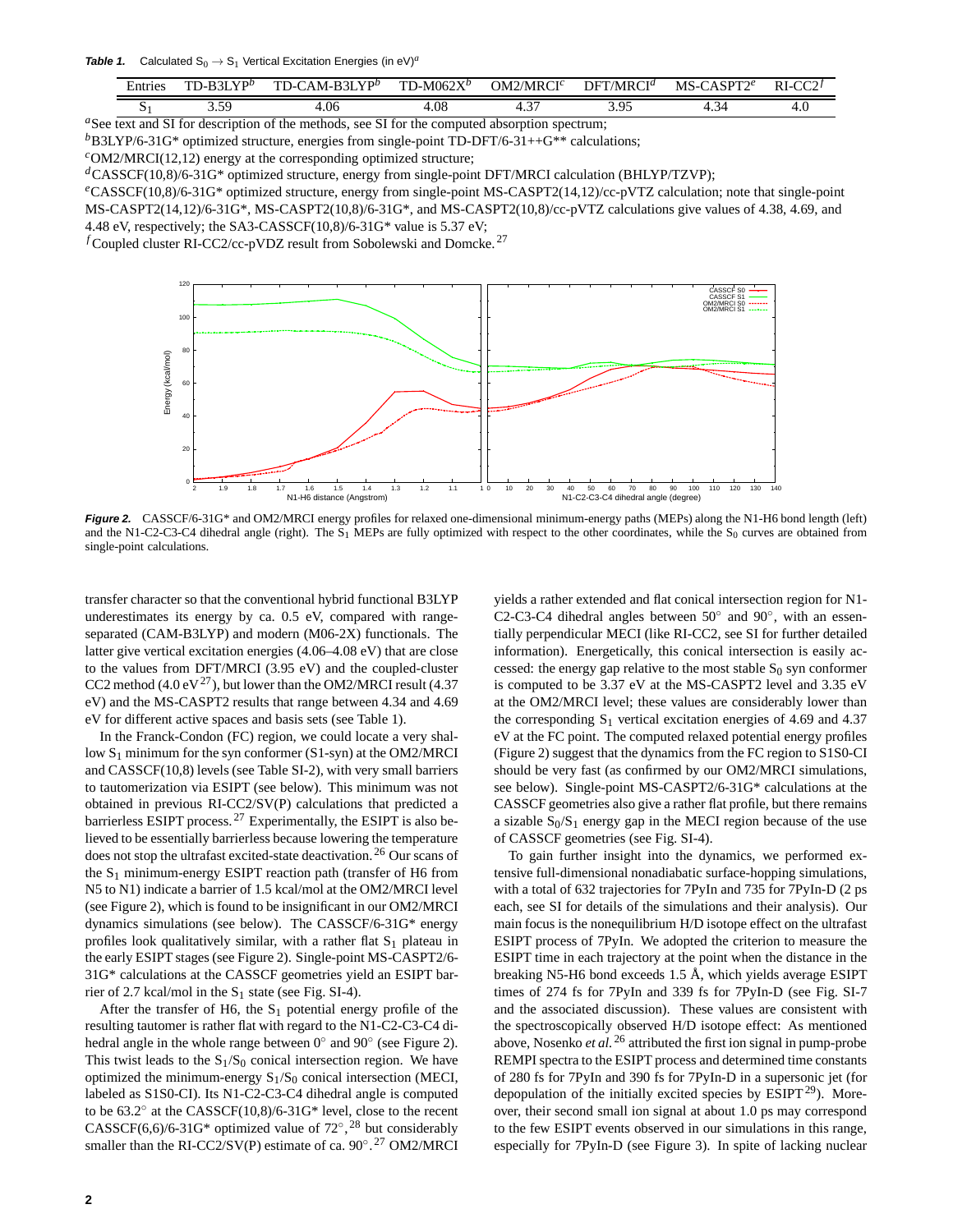

Figure 3. ESIPT time distributions in three temperature windows of initial conditions (top: less than 275 K; middle: between 275 and 325 K; bottom: greater than 325 K).



**Figure 4.** A typical trajectory for 7PyIn. The excited-state proton transfer is completed at 200 fs and after another 600 fs, the  $S_1 \rightarrow S_0$  internal conversion takes place. In the  $S_0$  state, the hydrogen atom is transferred back to the original donor atom. See text for more details.

quantum effects, trajectory-based dynamics simulations thus seem capable of capturing nonequilibrium H/D isotope effects, in particular for essentially barrierless ultrafast processes such as ESIPT.

We have further analyzed the influence of thermal fluctuations in the initially prepared ensemble on the ESIPT time distribution (see Figure 3). Overall, the higher the temperature, the longer the ESIPT time. This can be understood in a qualitative manner. A higher temperature implies a higher kinetic energy, which is reflected in nuclear motions that sample distorted molecular geometries further away from the ground-state equilibrium structure. In the case of 7PyIn, the planar ground-state structure contains a nearly "perfect" hydrogen-bonding arrangement, which is ideally suited for ESIPT after vertical excitation. On the other hand, the ESIPT process will be less favorable (and thus take longer) when the vertical excitation occurs from distorted structures, especially those with strong outof-plane displacements, which will be encountered more often at higher temperatures. In our simulations, this is reflected in average ESIPT times that increase with increasing temperature in the three chosen windows (7PyIn from 265 fs to 283 and 281 fs, 7PyIn-D from 301 fs to 381 and 410 fs).

The average hopping time in our trajectories is found to be 605 fs for 7PyIn and 669 fs for 7PyIn-D (see Fig. SI-8), indicating that internal conversion occurs about 330 fs after completion of the ES-IPT process. Both isotopomers thus take roughly the same time for the twisting motion that is required to reach the conical intersection region. The computed gas-phase excited-state decay times